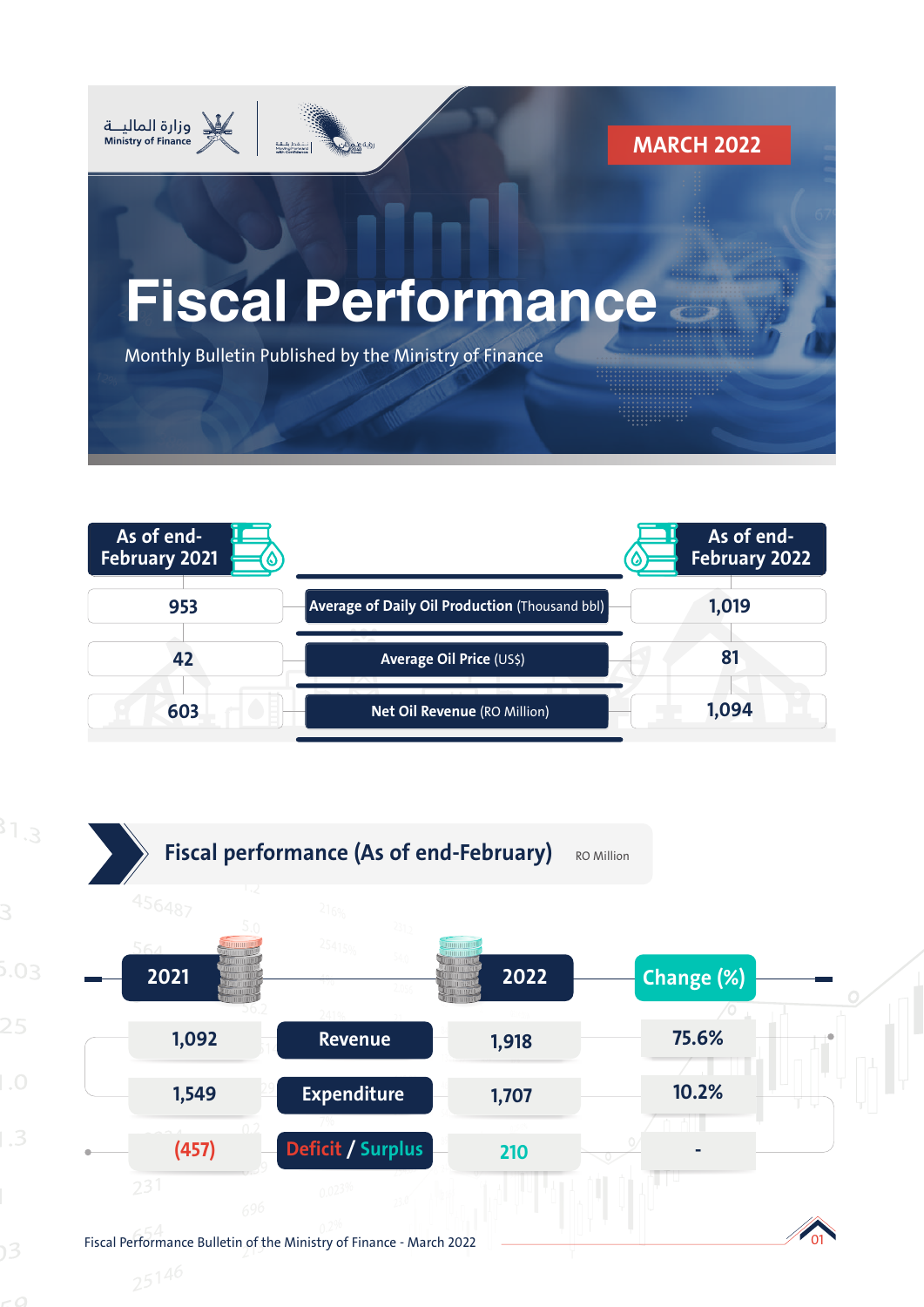# **2022 Budget Registers a Surplus of RO 210 Million as of end-February**



As of end-February 2022, public revenue amounted to RO 1,918 million, up by 75.6% as compared to the same period in 2021. **This is as a result of:** 

**02**

| <b>Statement (As of end-February)</b>   | 2021  | 2022  | Change<br>$(\%)$ |
|-----------------------------------------|-------|-------|------------------|
| <b>Net Oil Revenue</b>                  | 603   | 1,094 | 81.4%            |
| <b>Gas Revenue</b>                      | 235   | 509   | 116.6%           |
| <b>Current Revenue</b>                  | 240   | 311   | 29.6%            |
| <b>Capital Revenue &amp; Repayments</b> | 13    | 4     |                  |
| Total                                   | 1,092 | 1,918 | 75.6%            |

**04**

During the period, oil prices averaged US\$ 81 per barrel compared to an average oil price of US\$ 42 per barrel over the same period in

2021.

**01**

The average oil production increased to 1,019 thousand barrels per day, compared to 953 thousand barrels per day during the same period in 2021.

An increase in gas revenue to RO 509 million, as a result of higher gas prices, increase in average gas production, and collection of gas revenue from Energy Development Oman.

**03**

An Increase in current revenue by 29.6% as compared to the same period of 2021, supported by VAT receipts and higher collection of fees.



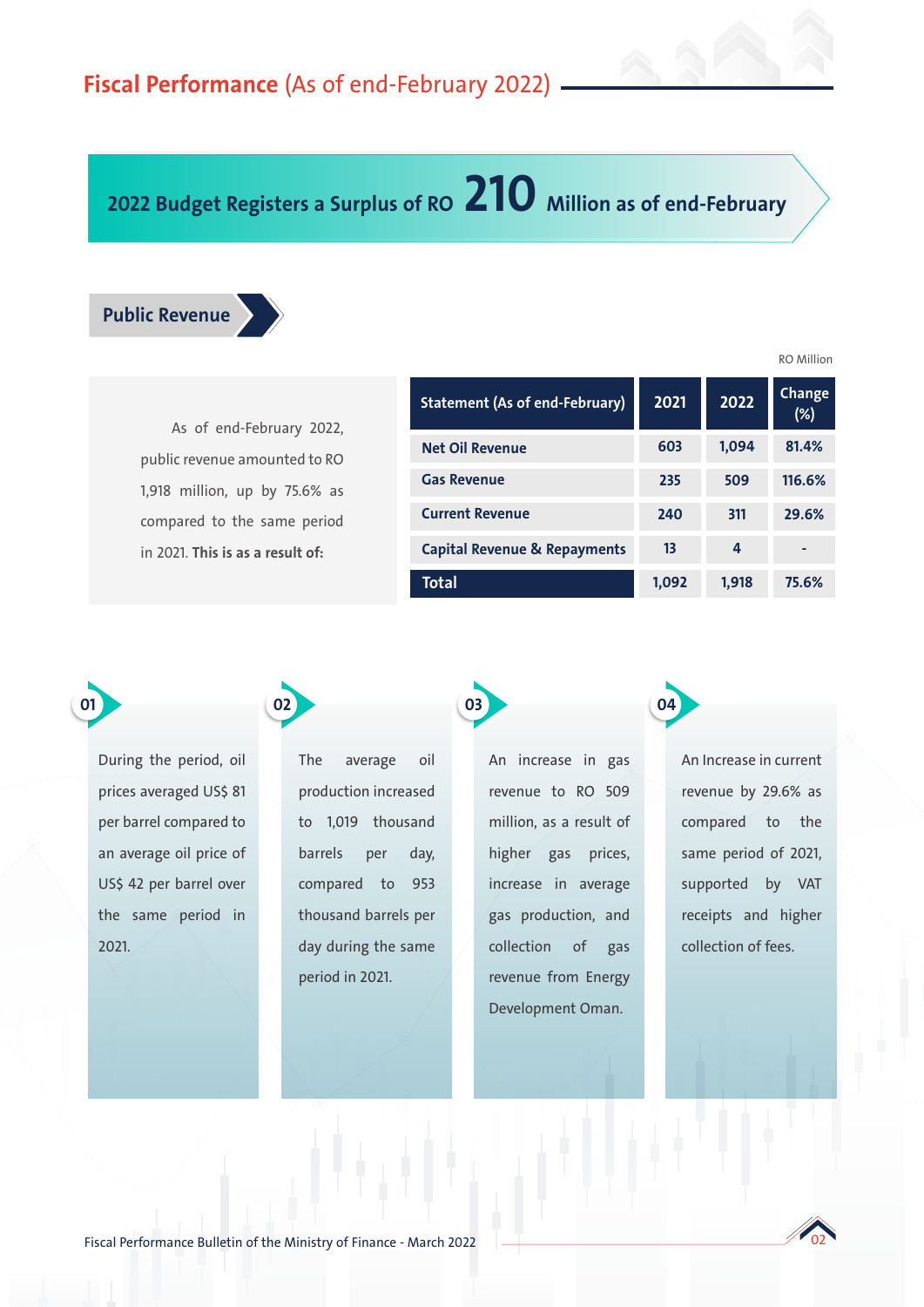# **Fiscal Performance** (As of end-February 2022)



**At the end of February, public spending increased by 10.2%, as compared to the same period in 2021. This is driven by:** 



**Interest payments of RO 186 million** versus RO **148** million paid over the same period in 2021.



**Total investment expenditure for civil ministries** which amounted to RO 56 million at the end of February 2022.



**Expenditure of gas purchase and transport** which amounted to RO **123** million.



As of end-February 2022, the budget continued to register a surplus totaling RO **210** million, compared to a deficit of RO **457**  million over the same period in 2021.

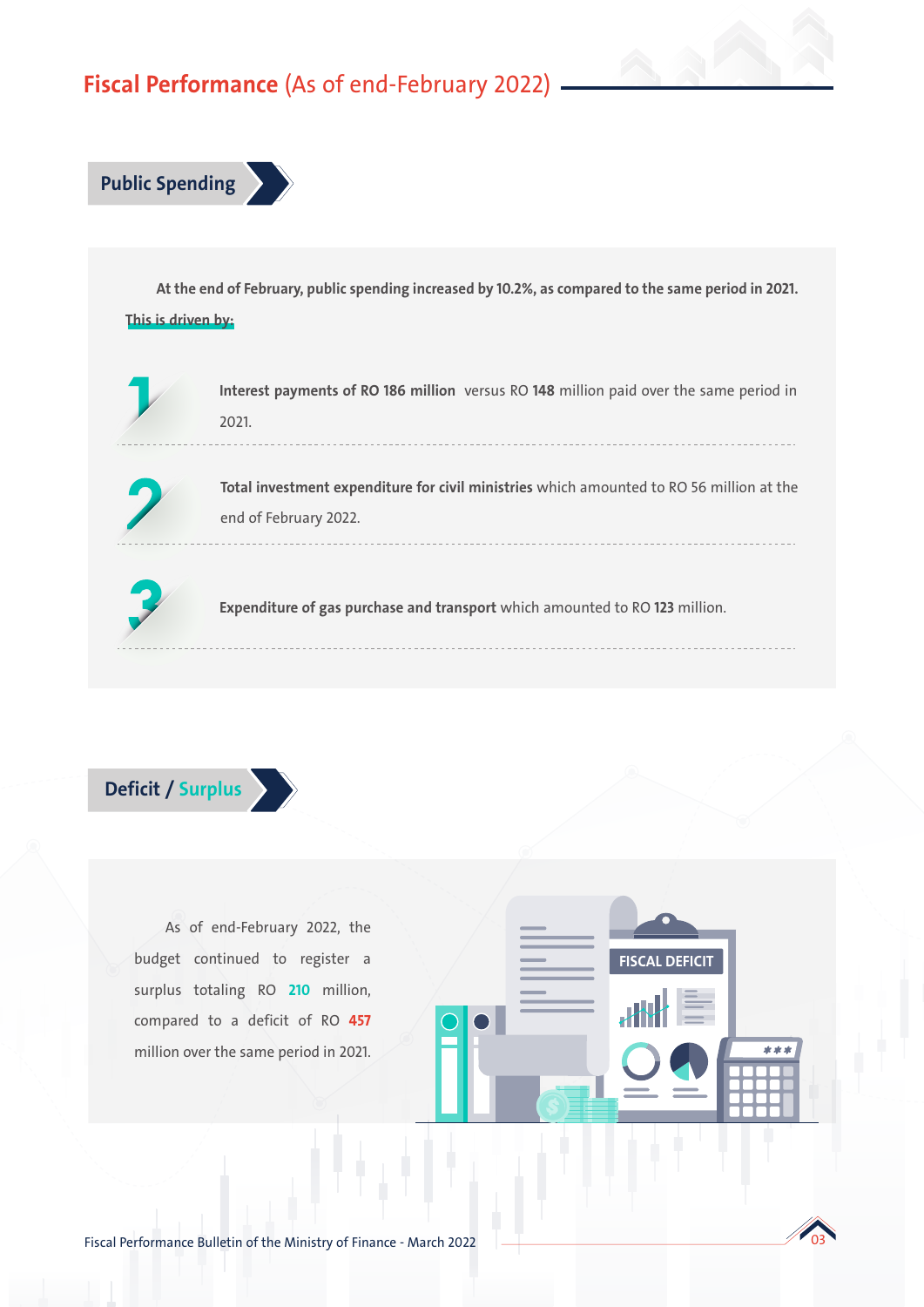**Oman Reduces its Public Debt to RO 19.46 Billion by end-April 2022**

2022 Budget allocated RO 4 billion to meet debt obligations, including the repayment of RO 2.7 billion loan principals and payment of RO 1.3 billion loan interests.

The Ministry of Finance (MOF), as part of its Debt Management Strategy, will reduce the public debt by more than RO 2.85 billion (US\$ 7.4 billion) at the end of April 2022. The MOF also seeks to utilize the surplus arising from higher oil prices to reducing fiscal deficit and minimizing the cost and risks of debt portfolio.

## **Debt Management**

**Repaid loans**

**RO 1.49 billion** as of end-March 2022, including the repayment of a loan worth **RO 850 million prior to its maturity.** 

## **Loans being prepaid**

**RO 1.365 billion** at the end of April 2022.

#### **Recently executed loan facility**

**RO 1.55 billion,** the value of loan facility agreement signed in March 2022.

**26** Financial institutions participated

**150%** Oversubscription

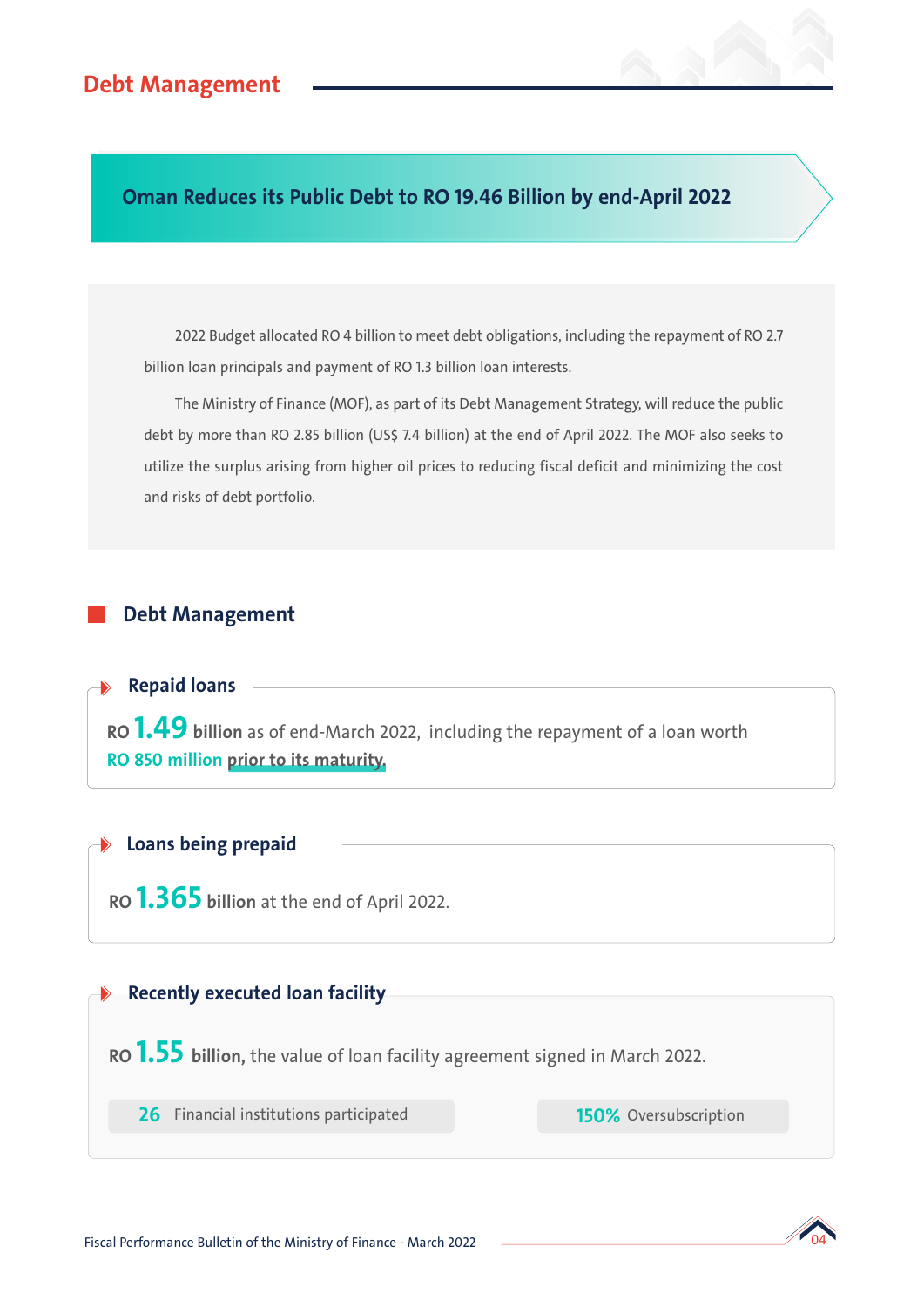# **Development Expenditure in 2022**

#### **2022 Development Budget Allocations**



The 2022 Budget allocated RO 900 million for implementing development projects, representing the estimated amount to be paid during the year as per the actual work in progress for the projects. The development projects have been reprioritized in terms of their urgency, cost, and economic and social return, as per the table below:

**% 7.7% Amount 69.5 Commodity Production** (Crude oil, minerals & quarries, agriculture, fisheries and manufacturing) **137.5 15.3% Service Production** (Housing, trade & electricity, water, postal, telegraph & telephone, and tourism) **211.2 23.5% Social Structures** (Education, vocational training, health, information, culture & religious affairs, community centers and youth centers) **481.8 53.5% Infrastructure** (Roads, airports, ports, irrigation & water resources, town planning & Municipal Services, government administration, and environment & pollution control) **Total 900 100% Sector** 

H.M the Sultan Haitham bin Tarik gave Royal Directives to raise the development budget allocations by RO 200 million, bringing the total spending on development projects during 2022 to RO 1.1 billion. Such amount would be distributed over the development projects to be implemented in various Governorates.